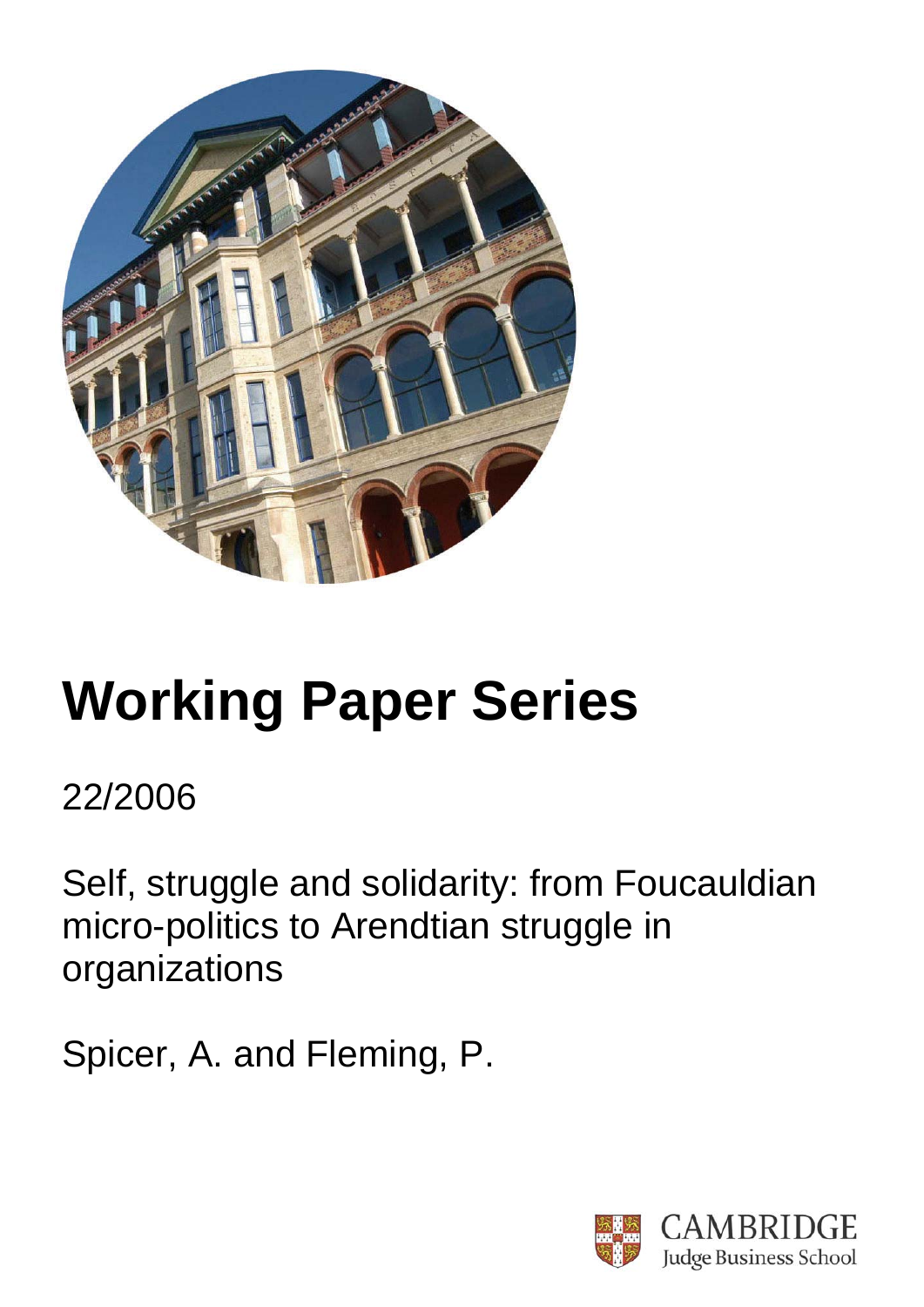These papers are produced by Judge Business School, University of Cambridge. They are circulated for discussion purposes only. Their contents should be considered preliminary and are not to be quoted without the authors' permission.

Author contact details are as follows:

André Spicer Warwick Business School University of Warwick andre.spicer@wbc.ac.uk

Peter Fleming Judge Business School University of Cambridge p.fleming@jbs.cam.ac.uk

This paper was presented at the European Group for Organizational Studies Annual Colloquium, Bergen, July 2006.

Please address enquiries about the series to:

Research Support Manager Judge Business School Trumpington Street Cambridge CB2 1AG, UK Tel: 01223 760546 Fax: 01223 339701 E-mail: research-support@jbs.cam.ac.uk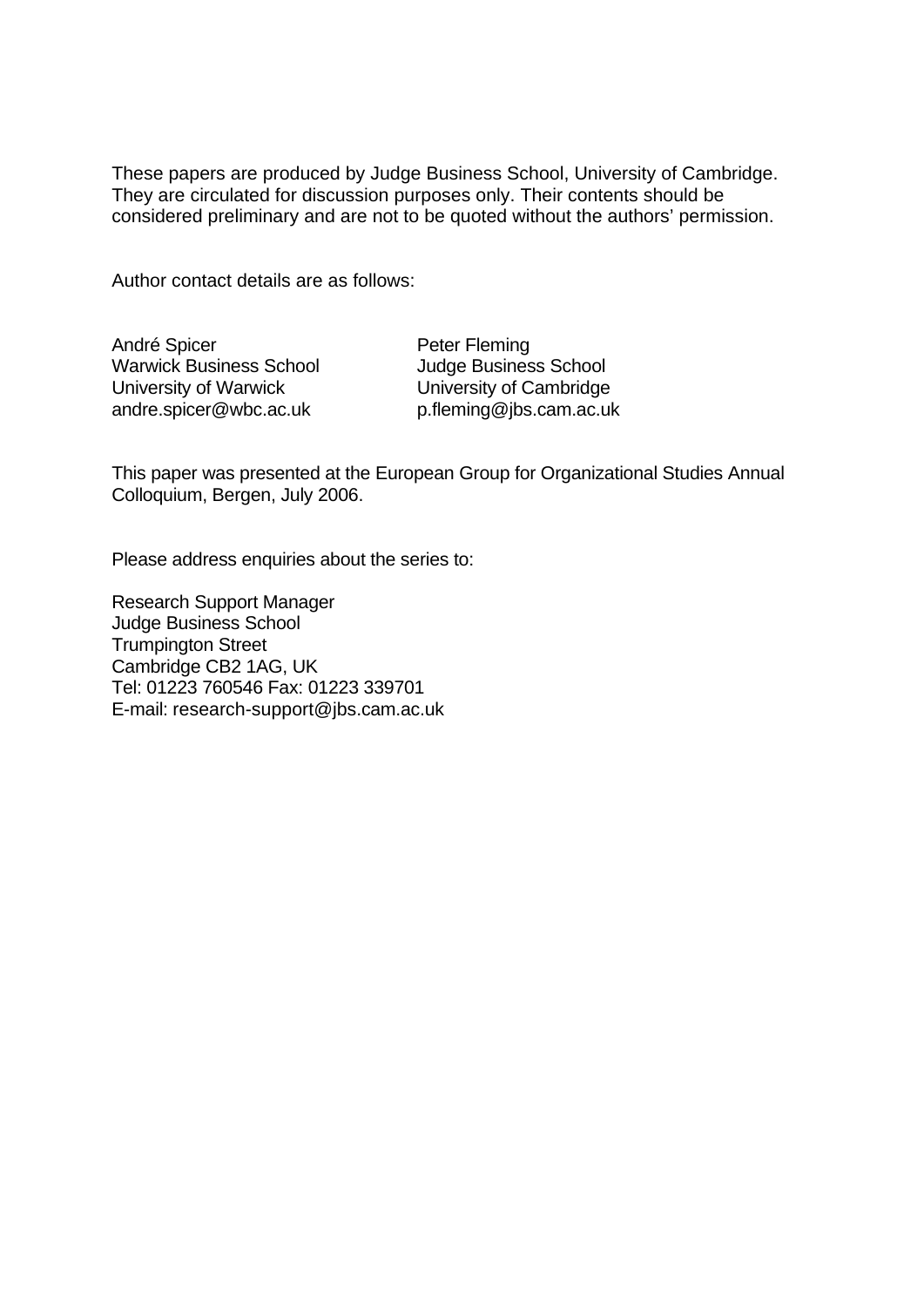# 'Self, struggle and solidarity: From Foucauldian micro-politics to Arendtian struggle in organizations',

André Spicer and Peter Fleming

To be presented at EGOS, Bergen, Norway, July 2006.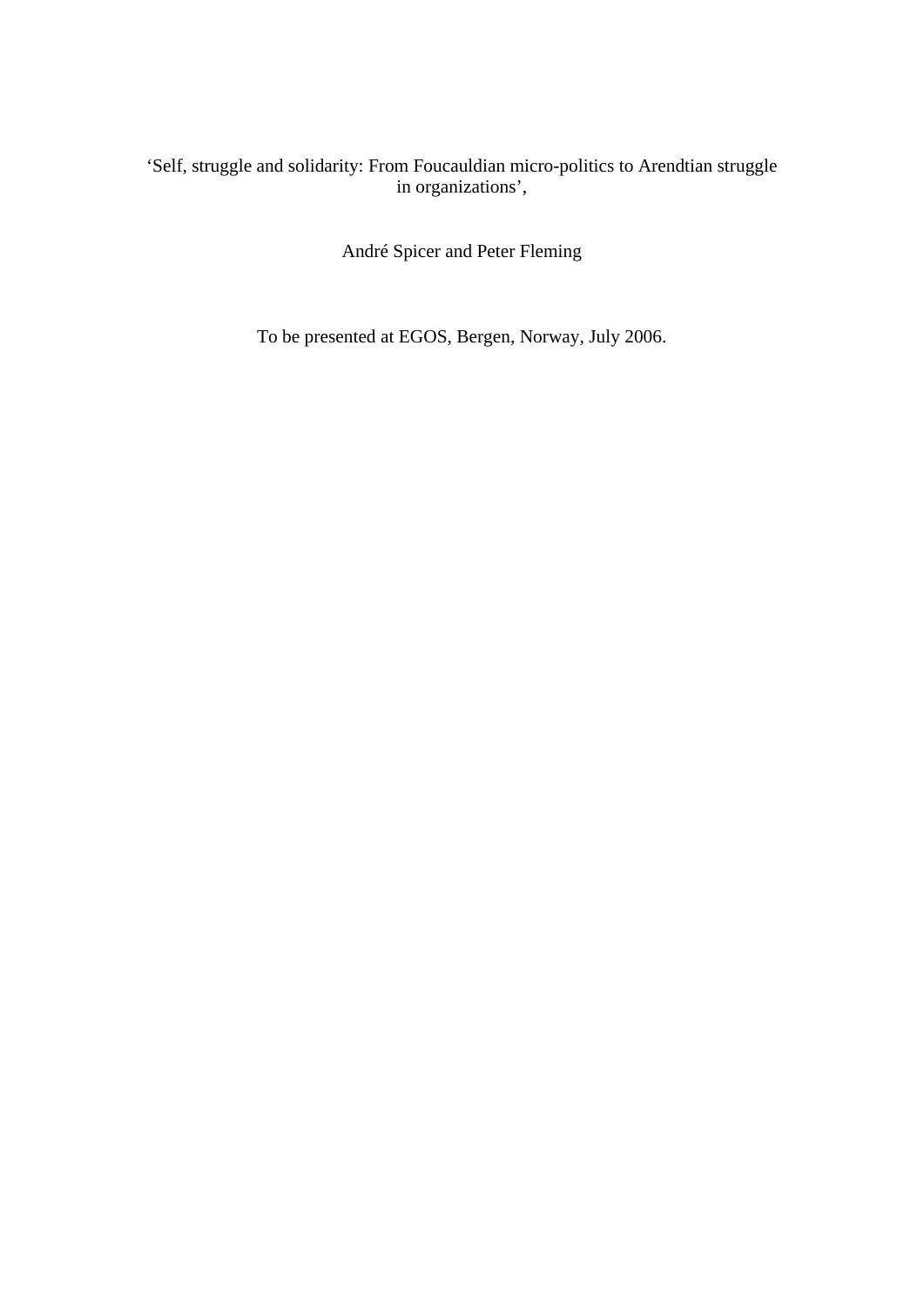# **Introduction**

Our intuitive understanding of power and resistance is rather strange. We often draw a strict contrast between the diabolic world of power and the liberating world of resistance. This division has almost religious dimensions. On one side of the pearly gates is a devilish realm of power where employees are directed by dark-suited overlords. This is Dante's inferno where sinners are meted out excruciating punishment by a complex hierarchy of devils. On the other side of the pearly gates we have a world of sweetness and light where emancipated employees frolic in a corporate playground overflowing with opportunities for naughtiness.

Like most intuitive understandings, this stark contrast between power and resistance is naïve. It is a bedtime story of baddies (presumably the powerful manager) and goodies (presumably the oppressed worker). In such stories the baddies are always unfailingly bad and will not cease to exercise their diabolic power to achieve their dastardly plans. The freedom fighting goodie will of course be resolutely good and endeavour to further their noble struggle at every turn. But like any bedtime story, this is not the stuff of real social relationships, which are marked by ambiguous and ambivalent mixtures. Those in positions of power also resist. For instance, managers may subtly sabotage a corporate initiative. And those who resist need to mobilize power in order to do so. For instance, workers use everything from sly jibes to outright violence to build a coherent culture of opposition on the shopfloor (Collinson, 1992) or in the call-centre (Fleming, 2005). Power and resistance are closely knitted together in complex ways.

The last two chapters have treated power and resistance as separate entities, now we ought to investigate the relationship between them. What some have called a Newtonian approach to this relationship sees power/resistance as analogous to the physics of moving objects. First there is an action (power) followed by a reaction (resistance). This image informs most of the studies surveyed in Chapter 2. But this relationship might be dynamic. For example, Weber's defined power as 'the probability that one actor within a social relationship will be in a position to carry out his own will *despite resistance*' (Weber, 1978: 53, emphasis added). Here we notice that power is defined as an attempt to overcome resistance. Power is viewed as a response to resistance or even a response to the response. The exact nature of this dynamic was debated in some detail in the 1980s. Reacting to what he saw as the highly determinist accounts of power, Hindess (1982) argues that it should not be conceived as a capacity that allows a powerful actor to overcome a relatively weak actor who might put up some resistance. Rather, power relations are ongoing and involve a mutually implicated interlay. Building on this argument, Barbalet (1985) claims that resistance is not only implicated in relations of power, but actually shapes these power relations: 'It is through its limitations on power that resistance contributes the outcomes of power' These approaches suggest that instead of having two diametrically opposed worlds of good and evil, organizations are more like a chiaroscuro of power and resistance. 'Light' and 'dark' play off each through mixture, contrast and exchange.

In this chapter we aim to develop a more thoroughgoing and robust conceptualization of this dynamic by introducing the term 'struggle'. This term has been well used in disparate groups of literature. In introducing here, we suggest that it may better help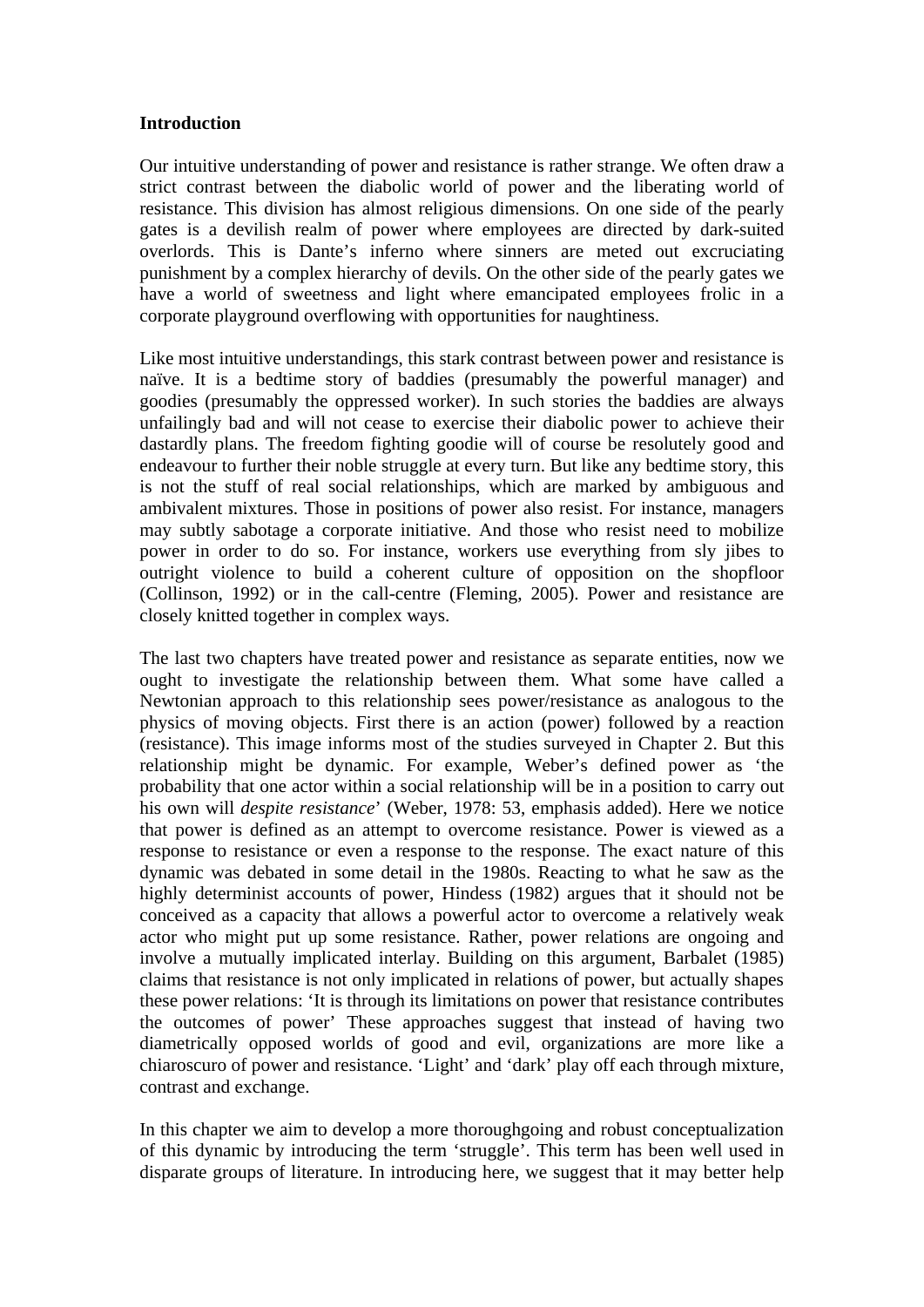us understand the complex and ambiguous relationship that forms the interface between power and resistance. It is even suggested that the very term 'resistance' may be redundant in light of the image of friction and linear reaction it evokes.

#### **The power-resistance dynamic**

In recognising the intertwined nature of power and resistance, we can shift the focus from separate entities to a complex 'power-resistance' constellation in which different forms of power may evoke resistance and vice versa. We can impute this dynamic in the dimensions of power/resistance discussed in Chapter 2 and Chapter 3. Direct refusal by an employee to work on a project may be met with more coercive power such as an unambiguous command or being escorted from the building by a security guard. Attempts to voice unpalatable concerns may be met by efforts to manipulate the agenda further so as to exclude these demands before the discussion even begins. Various attempts to escape from organizational power relations may be met by continued forms of domination relating to guilt, values and sentiments of trust. And the creation of novel identities may be met with a more carefully orchestrated programme of subjection. As Mumby (2005) argues, the study of resistance should not focus on "the bow (an ostensible act of obeisance to power) nor the fart (a covert act of resistance to power) but rather on the ways in which these intersect in the moment to produce complex and often contradictory dynamics of control and resistance" (Mumby, 2005: 21).

Careful studies of the interplay of power-resistance certainly provide a rich and more nuanced picture of organizational life. Instead of two sharply contrasting images of heavenly resistance and hellish power, the power-resistance couplet is considered in a more earthly light of political purgatory. In this world light and dark play off against each other in ever-changing ways. But even though the notion of 'dynamic' emphasises the intertwined nature of power and resistance, they are still assumed to be ultimately separate. The result of holding onto this analytical diving line is the consistent temptation to try and decide which actions are resistance and which are power. As recent research has shown, teasing out the two can become a very difficult task when faced with the complex political situations of organizations today. With the obliteration of class politics in many western countries, shareholder attacks on managerial ranks and the emergence of new social movements based around consumerism and non-work issues, the once black-and-white picture of the controlled and controllers is difficult to retain. It is highly uncertain who exact is powerful and who is resisting.

This uncertainty, we suggest, derives from three assumptions that still remain in much of the literature exploring power and resistance in work organizations. First is the assumption that power and resistance are *epistemologically* distinct phenomena. This means that it is possible to actually know the differences between power and resistance and identify them in empirical settings. But there is difficulty here, as Kondo (1990) most notably argued in her study of a Japanese confectionary manufacturer. She argued demonstrated how the power of resistance and resistance of power infused the relation of domination experienced by the factory patriarch and female employees. Indeed, the power to rescript the dominant narratives in the factory in a manner that provided limited freedom actually fuelled elements of the control desired by the manager. Kondo (1990) suggests that what we conceptualise as resistance could easy be termed power and vice versa – the epistemological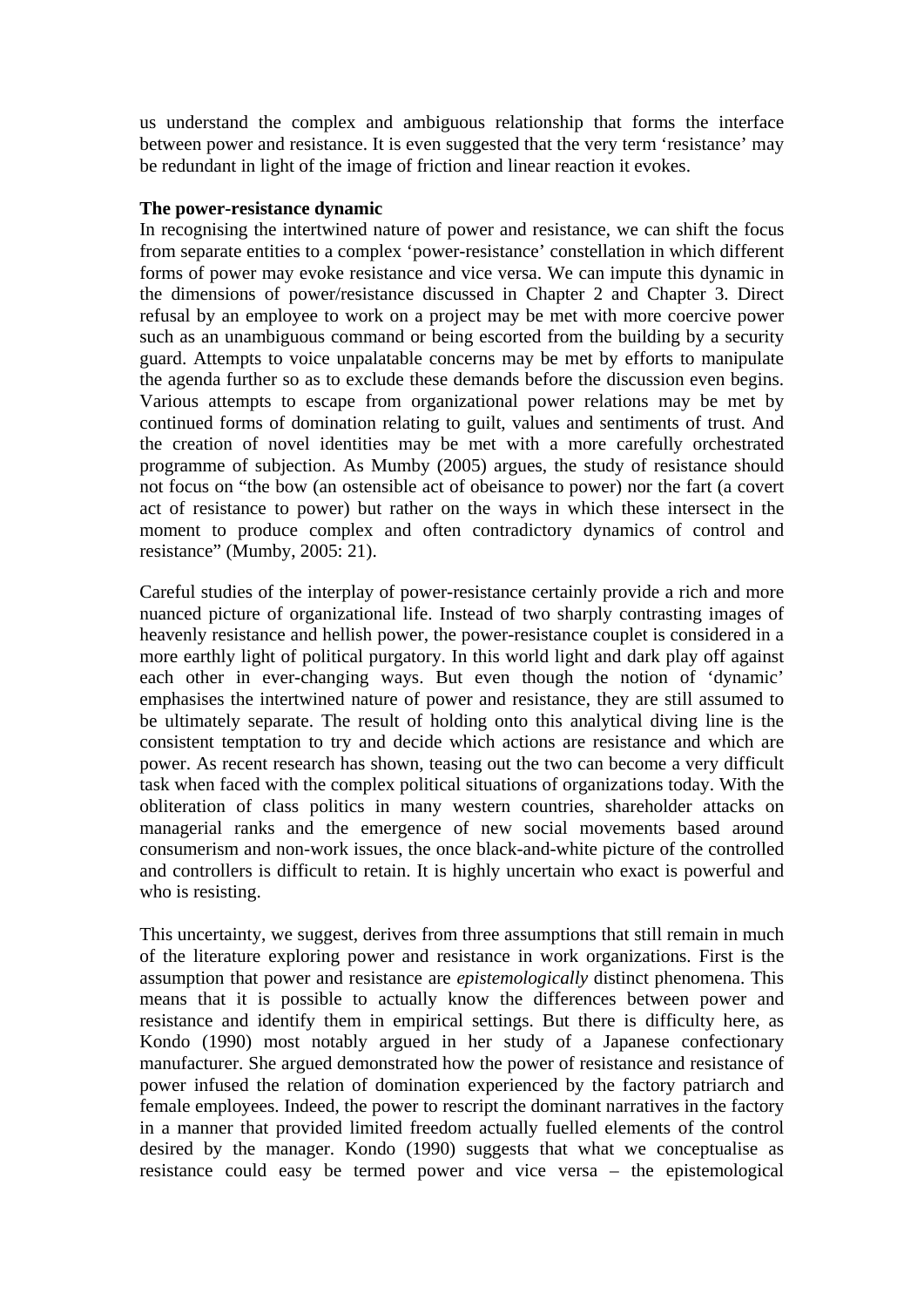distinction involves slippage and overlap to such an extent that they fall in on each other.

Deriving from the first, a second assumption underlying much power-resistance research is that the two terms *ontologically* distinct. While we may recognize that our academic concepts are not exactly accurate in identifying the forces underpinning power and resistance, there is still a reality out there that involves these two forces. Otherwise, why would we even engage in research about how the powerful control the relatively powerless? We suggest that there is indeed a very strong reality in which some enjoy and receive more privileges and controls than others. And this distribution is structured by broad patters of force associated with capitalism, nationalism, race and so-forth. But the empirical dynamic of power and resistance relations is characterised by overlap, blurring and mutual interpenetration. As we will argue in later chapters, resistance may involve forms of power that facilitates domination at other points in the power/resistance network. Power welded by management may involve forms of resistance too, of which are thy used to fuel the power of subordinates. Due to the commonality of mechanisms between 'power' and 'resistance', it seems difficult to keep them ontological separate.

Faced with this difficulty of keeping power and resistance apart as epistemological and ontological entities, some have sought to claim they are politically and ethically distinct categories (Fraser, 1995, 1998; Fleming, 2006). Here we turn to structures first, and then explore the ensuing dynamics of power-resistance within this frame. By identifying a certain group as powerful and another group as resisting power, we are able to make an important political intervention that gives voice to an oppressed political group and furthers their struggle for emancipation. This is certainly a defensible position that recognises the broader political context of the micro-politics in work situations. As Spivak (1993) argues, even the most tyrannical technocrat is a victim of sorts, but we would not want to compare their victim-hood to the most impoverished in society. We take cue from this position in later chapters. But there is still a danger that when we identify the 'powerless', we miss create simplistic stereotypes that romanticise the subordinate groups. In doing this, we may miss the politically regressive aspects of some forms of resistance among the powerless (such as homophobia on the shopfloor), and the progressive elements of the politically dominant. Moreover, by assigning social roles in this way we might further embed the sense of powerlessness and hopelessness associated with being a resistor. It is no wonder that small communities, for example, would feel disempowered and radical action pointless when all it could do was 'resist' a significantly more 'powerful' force. If we used a different vocabulary to talk about this engagement, it may be possible to begin to provide a politics of hope rather than a politics of defence that a language of 'power' and 'resistance' seems to imply in ostensibly 'hopeless' situations.

Given these three problems with the concept of power-resistance, we suggest that the concept of *struggle* may provide a supplementary vocabulary that can further our understandings of this relationship.

# **The Concept of Struggle**

The word struggle generally connotes a highly antagonistic situation. For instance we might talk of two children struggling over a toy that they mutually long for. We might talk about two companies locked in a struggle to dominate a certain market. We speak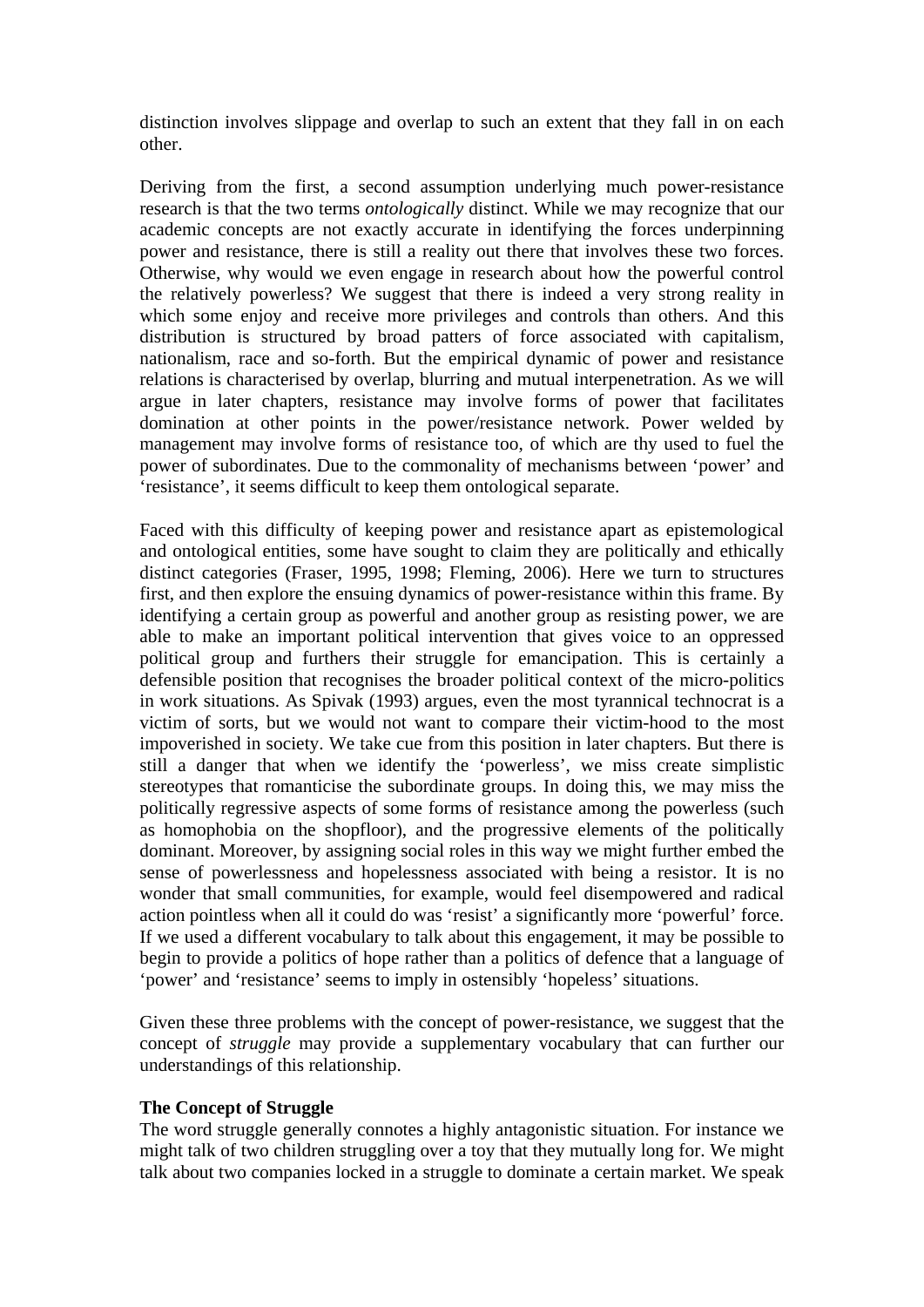about the struggle of a colonised group to gain their independence from their colonial masters. We could talk about the struggle for women's rights. We talk about an individual's struggle for justice. We might even talk about struggles with ourselves, over which course of action we should take. Each of these common uses of the idea of struggle reveals the intimate, existential and wide-ranging elements of struggle. But from a strict conceptual vantage point, what exactly is struggle? Moreover, how can it help us understand in more detail the dynamic between power and resistance? In order to address these questions we shall now investigate some theories of struggle in social and political thought.

If we return to the power debates, we notice that struggle forms the foundation of modern approaches to power. The work of Niccolò Machiavelli (1513, 1517) is replete with images of struggle between the prince and his subjects, the prince and other princes, the price and other members of the nobility and so on. He presents a world where actors are "ungrateful, fickle, false, cowardly, covetous, and as long as you succeed they are yours entirely; they will offer you their blood, property, life and children, as is said above, when the need is far distant; but when it approaches they turn against you" (Machiavelli, 1513, chapter 17). Political life involves the constant attempt by egocentric actors to advance their interests, often at the expense of others. The result is that politics is a space where mutually mistrusting actors are consistently locked in a struggle for political advantage that is not bound by any external reference points, save the constant calculation of power. We also find images of struggle at the heart of Thomas Hobbes' (1651) theory of the modern state. Hobbes (Chapter 13) argues that people are largely equal in physical and mental abilities, but tend to overvalue their own ability vis-à-vis the ability of others. This gives rise to a situation where an actor will seek to use their abilities in order to obtain a resource they desire from another person. Because of the limited nature of these resources, actors begin to fear attack from others, they seek to pre-empt an attack on their own interests and life through building up power. During this time when there are no human institutions outside mutual struggle, 'a state of nature' reigns whereby the only important dynamic is consistent struggle. Hobbes points out that people desire an escape from this state of consistent war and voluntarily submit their power to a great ruler who will guarantee order and life. What interests us is that the ground zero of politics for Hobbes is a situation of mutual, interlocked fierce struggle. Order and law is only something that comes after the fact to prevent its negative effects (Chapters  $14 - 17$ ). For Machiavelli and Hobbes, struggle forms the very basis of political life.

While Machiavelli and Hobbes demonstrate the foundational nature of struggle in political life, they were less specific about the inter-relationships involved in this struggle. This task fell to Hegel who demonstrates how struggle occurs *between* two subjects. The subjects involved are not independent entities who clash. Rather they are mutually dependent on their partner in struggle for their own sense of being. Perhaps nowhere is this better explicated than in Hegel's (1807: IV a) famous discussion of the master and the slave. In this section, Hegel investigates the process through which we come to be conscious of ourselves. Instead of this being a process of the exploring within ourselves and gradually revealing what is there, Hegel argues that we come to know who we are through a struggle with another person. Hegel is clear that we only develop self consciousness to the extent that we are recognized by another person: 'Self consciousness exists in itself and for itself, in that, and by the fact that it exists for another self-consciousness; that is to say, it *is* only by being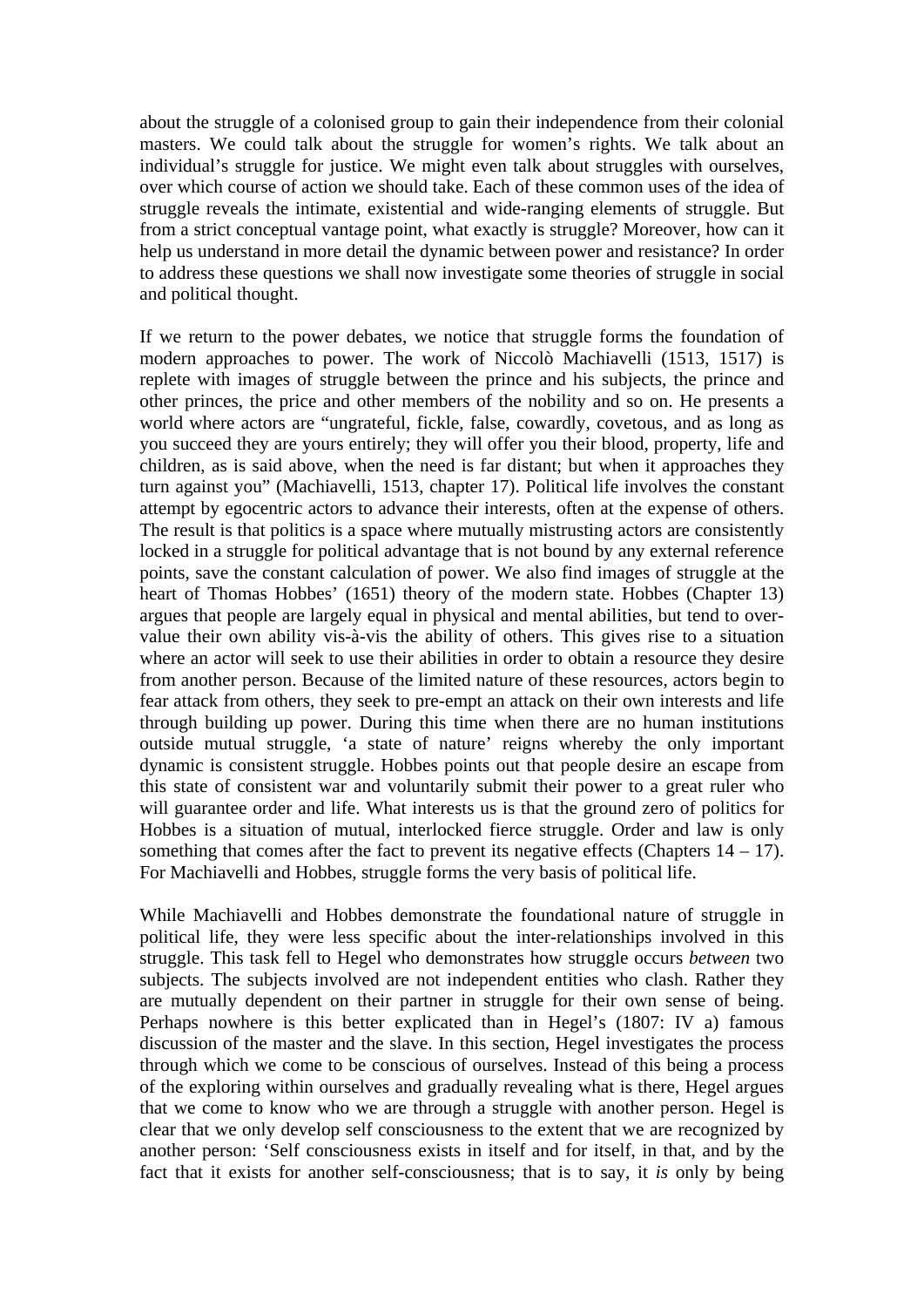acknowledged or "recognized" (p.229). Here he demonstrates that our own sense of who we are can only be found through and in interaction with another person. The nature of this interaction with another person for Hegel is struggle. He notes that two individuals enter into a 'life-and-death struggle' to 'bring their certainty of themselves, the certainty of being for themselves, to the level of objective truth' (p.232). This life and death struggle is exemplified by the struggle between the powerful Lord and the dependent Bondsman. The Lord feels that they are independent of the Bondsman because they have control over them and can tell them what to do. In contrast the Bondman experiences himself as dependent upon the Master because they are often simply an extension of the Master's wishes. Hegel shows us that both these figures, at least initially, are dependent on the other for their sense of who they are. The Master would not be a Master without the Bondsman to recognize him as such and do his biddings. Similarly, the Bondsman would not have an identity without their recognition and fear they experience in the face of their Master. Hegel goes even further by noting that the Bondsman has a relationship, which is independent of his relationship with his Master. This is his relationship with the object of his work. It is through this struggle with the object of work that the Bondsman develops a sense of recognition and self-consciousness that is independent of the master. The central point we can take from Hegel's argument about the relationship between the Master and the Bondsman is that each of these figures only has an existence to the extent that they stand in relationship to one another. What is important for our purposes is that Hegel shows us how through political struggle between two actors (whether they be individuals or social collectives) each group gains their sense of identity and existence. This suggests that actors do not just arrive on scene preformed and then engage in struggle. Rather it is through the very process of struggle that they develop a sense of themselves as actors.

The vital nature of struggle in any social relationship was picked up in the sociological thought of George Simmel (1955). In much of the early sociological thought struggle was thought to be a disruption or break down of sociality and organization. To put this crudely, the more struggle, the less sociality. Simmel however suggests the direct opposite. For him *Kampf* (which is translated as conflict, but also means struggle) "is a way of achieving some kind of unity, even though it may be through the annihilation of one of the conflicting parties" (p.13). For Simmel struggle is a vital ingredient of social reality because a completely harmonious social situation is "not only empirically unreal, it could show no real life process" (p.15). Like Machiavelli and Hobbes' before him, Simmel argues that "natural hostility as a form or basis of human relations appear at least side by side with their other basis, sympathy" (p.28). Instead of treating struggle as the opposite of sociality, Simmel argues that struggle plays at least three vital social roles. First, struggle gives an actor a sense of agency. By engaging in struggle, an actor is reminded that they are not merely slaves of circumstance. This ultimately builds self-esteem and conviction that an actor can indeed act upon the world and make a difference. Second, struggle often promotes social interaction within a group. This is because "one *unites* in order to fight, and one fights under the mutually recognised control of rules and norms" (Simmel, 1955: 35). For instance, it is often reported that an organization under the threat of a takeover by a corporate raider will show less social disputes within the organization. Finally, struggle paradoxically promotes social interaction with the group who one struggles against. For instance, if one department of an organization is in fierce competition with another, then they are more likely to copy and mimic each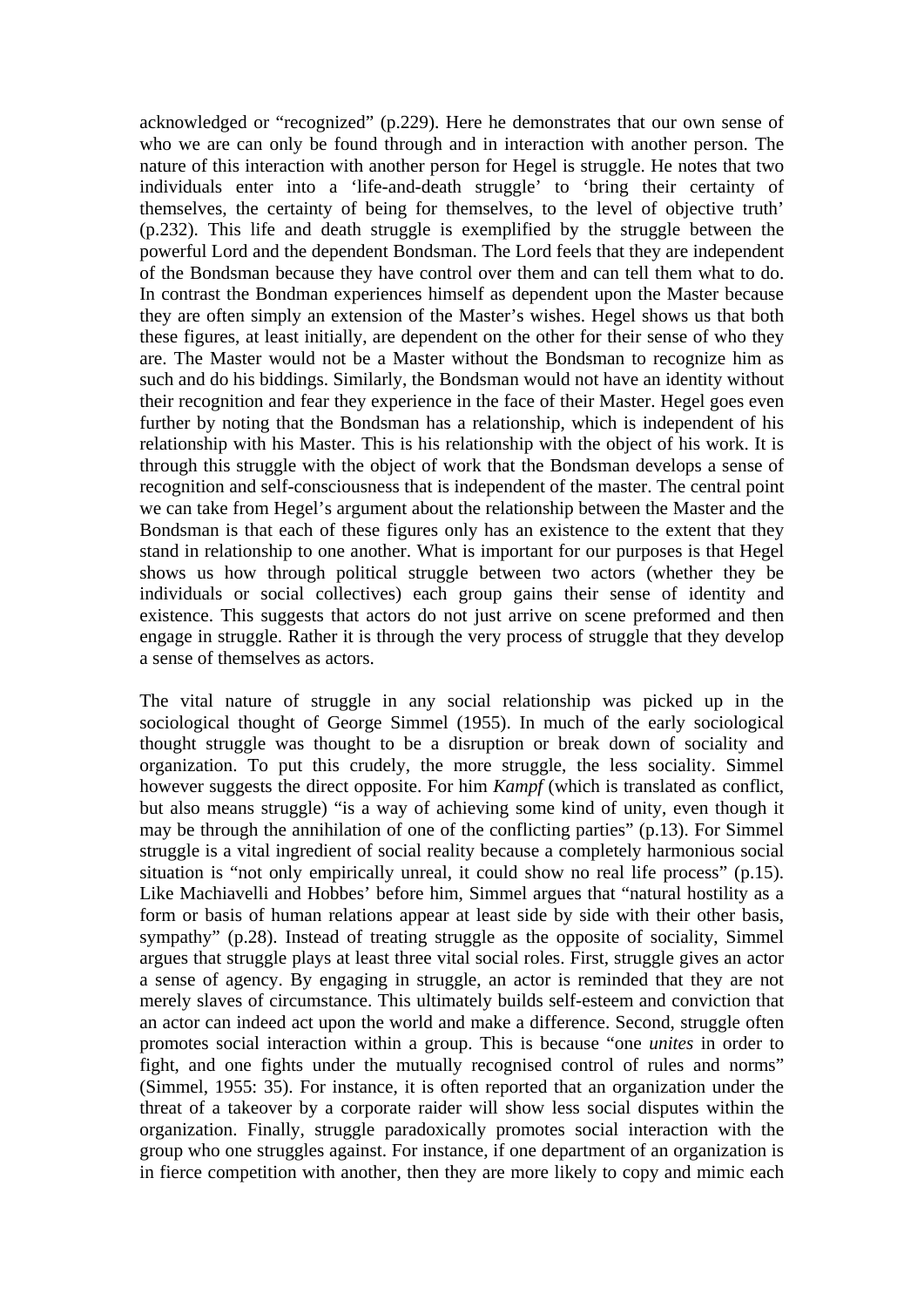other than if they are completely alien to one another. The central insight we can take from Simmel is that struggle not only constructs how an actor understands himself or herself, but also deepens social relations between actors. For Simmel, the very bonds of sociality and perhaps even our confidence as social actors are produced through, by, and within struggle.

A common image of struggle is that it is a destructive process that actors pursue for individual gain, often resulting in mutual destructiveness. Indeed, this image of struggle appears throughout Simmel's book on the subject. However, a tradition of late ninetieth century and early twentieth century thought reminds us that struggle is not only destructive, but it is also a vital force of creativity and development. Probably the foundational insight here can be located in Karl Marx's theory of social class. According to Marx and Engels, society was driven forward by the struggle between social classes. They famously declared in the *Communist Manifesto* (1848) that:

The history of all hitherto existing society is the history of class struggles. Freeman and slave, patrician and plebeian, lord and serf, guild-masters and journeyman, in a word, oppressor and oppressed, stood in constant opposition to one another, carried on an uninterrupted, now hidden, now open fight, a fight that each time ended, either in a revolutionary reconstitution of society at large, or in the common ruin of the contending classes (Marx, 1848: 2).

This creative dynamism is a theme that has been developed in countless studies of class struggle. Perhaps most notable for our purposes is E. P. Thompson's (1967) historical study that maps out how various trades and types of work were able to constitute themselves as a single identifiable class through the development of a working class identity and 'class consciousness' during the 18<sup>th</sup> century. What is so interesting about this study is that it demonstrates the creative pressure of social struggle. Thompson shows that through their struggle with the appearance of early capitalist industries, the working class was able to create an identity, a way of life and a whole series of institutions like clubs, trade unions, political parties and religious movements.

At the heart of the creative dynamics of struggle is *communication*. Indeed, it is the mutual communication of at least two actors that creates new possibilities and potentialities. We find this point made in the philosophy of Karl Jasper. For Jaspers, our being is always a being in relation to other people. Our sense of who we are only comes into existence when we confront another person *and* open ourselves to this person through engaging in meaningful communication with them. The fact that we communicate with them opens up the possibility and necessity of difference. That is, the other person will and should call our claims, ideas and even identity consistently into question. Through communication we are constantly called into question and struggle arises. Perhaps struggle is central to our very being because "I cannot be without bringing (struggle) upon myself. There is no way in which I might hold back, since by merely existing I take part in (struggles) constitution" (Jaspers, 1932/1970:  $204$ <sup>1</sup>. Jaspers (p.204-206) argues that we engage in three kinds of successive

<sup>&</sup>lt;u>.</u>  $<sup>1</sup>$  In this sentence Jaspers is referring to both struggle and guilt, but for the purpose of this chapter I</sup> have focused on struggle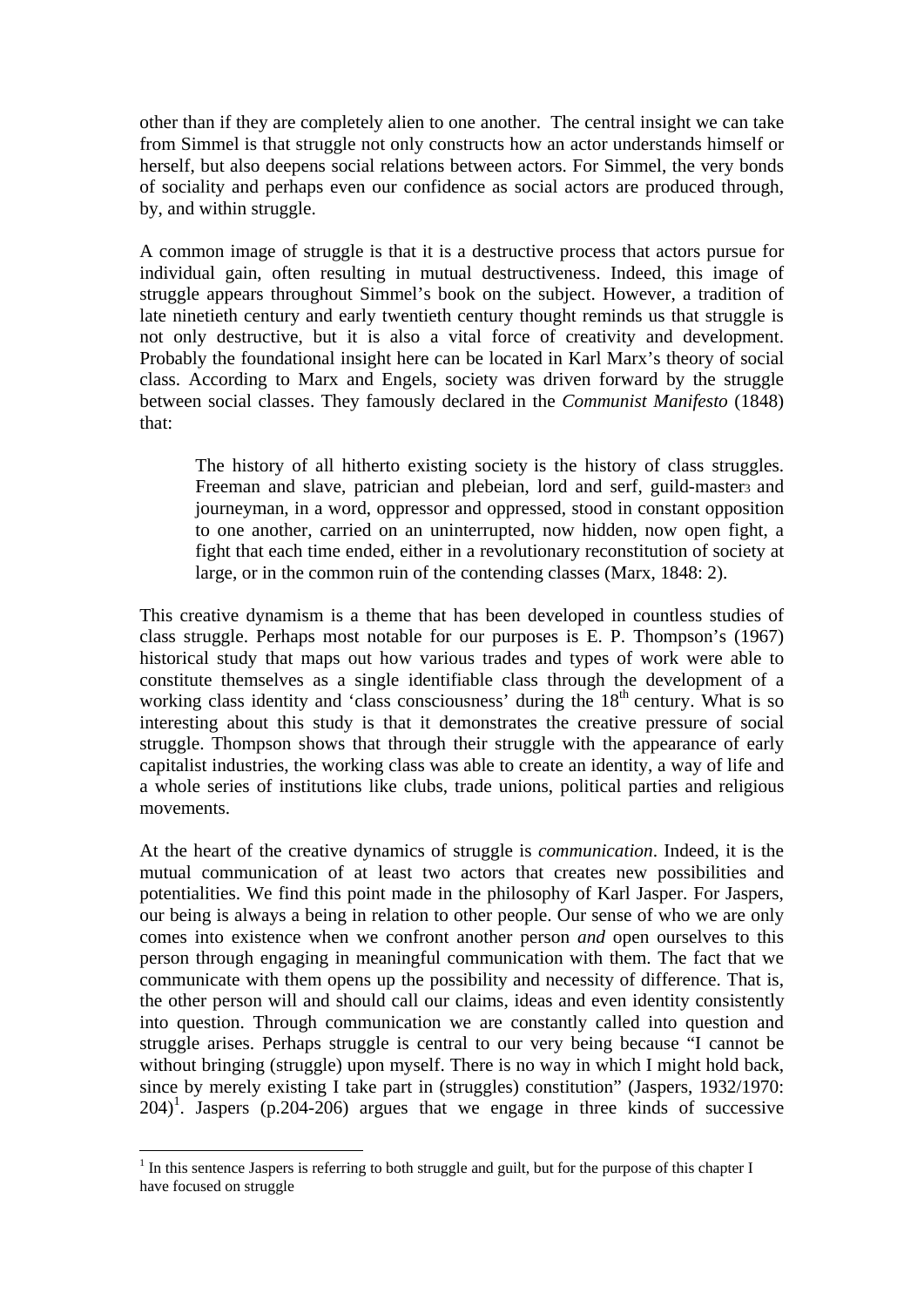struggles, each of which build upon each other. First, we struggle for our bodily existence where we attempt to secure our own bodily life through expanding our 'living space'. Second, we engage in a struggle for the *agon* of minds which involves the process of debate, discussion and questioning ideas. This struggle for Jaspers is a 'font of creativity'. The final kind of struggle is what Jaspers calls 'the loving struggle' which involves the continuous process of two people putting 'each other totally in doubt, so as to get at the roots by way of truth resulting from inexorable mutual illumination' (p.205). The important point for us at this stage is that at the heart of the process of struggle is the process of increasingly frank communication between two different people.

The relationship between communication and struggle is further developed by Jasper's one-time student and life-long friend Hannah Arendt (1958, 1970). As we explored in Chapter 1, Arendt suggests power comes from our ability to act in concert. For her, "power is never the property of the individual; it belongs to a group and remains in existence only so long as the group keeps together. When we say of somebody that he is 'in power' we actually refer to his being empowered by a certain number of people to act in their name. The moment the group, from which the power originated to begin with (*potestas in populo*, without a people or group there is no power), disappears, 'his power' also vanishes" (Arendt, 1970: 137). While Arendt is clearly using the concept of power here rather than struggle, she puts the idea of struggle right at the centre of what power means. For her, power is only the outcome of a group coming together and communicating. Power is the result of a communicative struggle. In the *Human Condition* (1970), politics is action taken to reorganise the relations between people through speech, and perhaps more precisely debate. In her history study of totalitarianism, Arendt shows that when the spaces for actors to engage in communicative struggle are closed down, power begins to drain away and is replaced with hollow brute force. In her study of revolutions, revolt springs up when actors withdraw their communicative struggles from existing institutions. Like Jaspers, Hannah Arendt shows us that struggle is first and foremost about communication.

The function of this communicative struggle is a theme picked up by Pierre Bourdieu (1992) in a remarkable and dense essay that showcases some components of his vibrant social theory. Bourdieu argues that what he calls 'symbolic struggles' involves the attempt to change and order our perceptions of the social world. This involves a process of what Bourdieu (drawing on Nelson Goodman, 1978) calls 'world-making'. This occurs when we apply particular schemes of classification onto the world that distinguishes one group from another. This happens through 'objective' and collective representations such as the official naming of a group, granting of titles or even official shows of strength and size (for instance through a protest). It may also occur through more 'subjective' or individualized processes whereby classification schemes are actively used, mobilized and negotiated on a daily level through "insults . . . gossip, rumours, slander, innuendo and so on" (Bourdieu, 1992: 239). At the heart of any struggle is not just communication, but a communication which classifies people and things into particular social categories and provides an evaluation of these categories. His empirical masterpiece *Distinctions* (Bourdieu, 1984) shows exactly how this process operates in class relations. The book identifies how categories of tastes are used by actors to position themselves in a broad class structures. For instance, light and dainty food is often used by the upper classes to distinguish their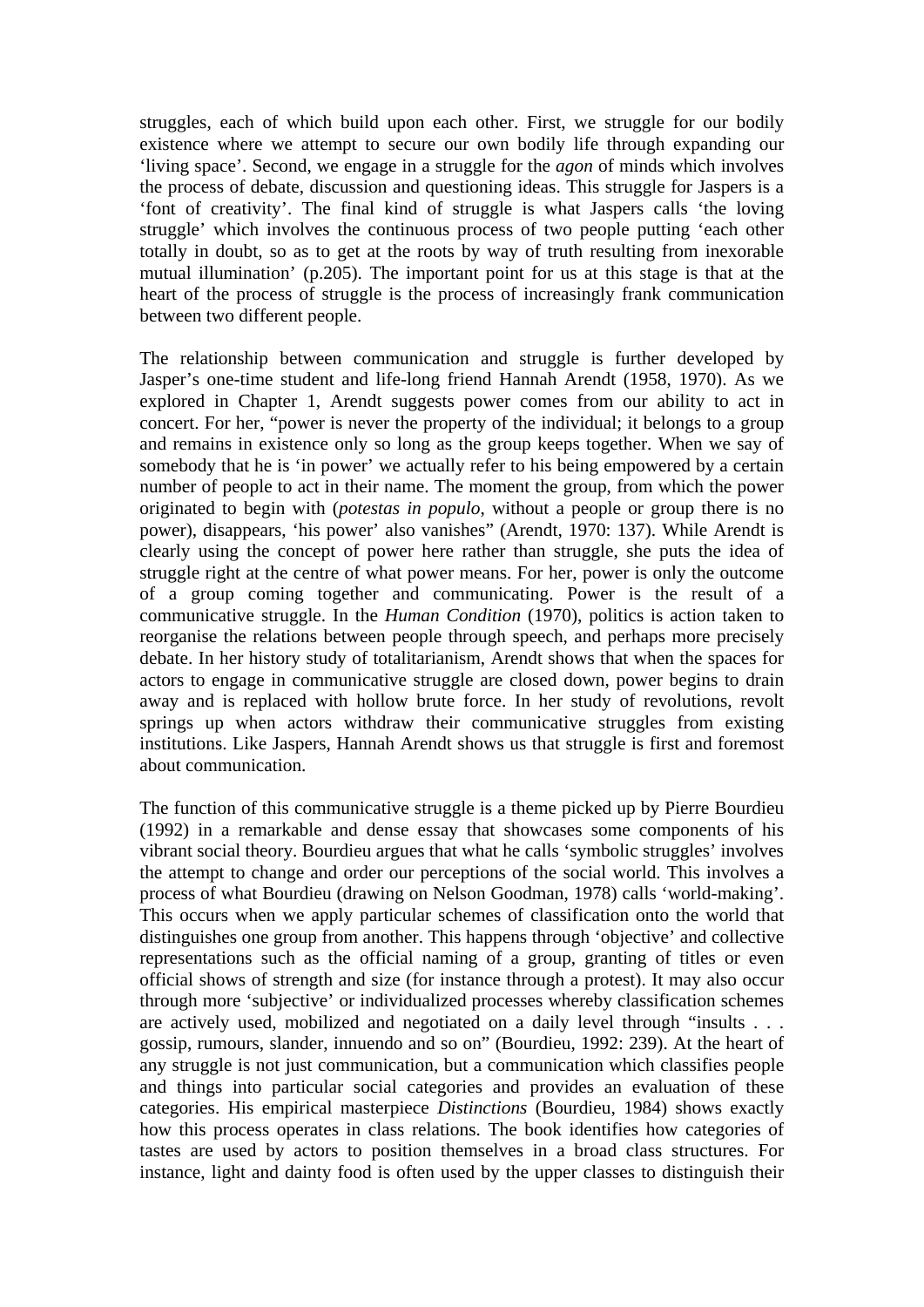'fine tastes' whereas hearty, heavier food is used by peasants and the working classes to distinguish their 'earthliness'. Therefore, "the struggle over classification is a fundamental dimension of class struggle. The power to impose and inculcate a vision of divisions, that is, the power to make visible and explicit social divisions that are implicit, is political power par excellence. It is the power to make groups, to manipulate the objective structure of society" (Bourdieu, 1992: 242).

The preceding analysis has identified six definitive feature of struggle. First, struggle lies at the basis of *political change*. This directly contrasts with the common assumption that struggle represents stalemate and entropy. Second, struggle constitutes the *self-consciousness* of actors involved in the struggle. This contrasts with the common assumption that struggle is the result of self-interested actors with predefined ideas about what they want competing. Third, struggle produces the *sociality* of actors in terms of their ability to socialize with themselves (what we might call self-esteem), their ability to socialize within groups, and their ability to socialize between groups. This contrasts with the common idea that struggle leads to the breakdown of sociality. Fourth, struggle is a *creative* in that it brings forth new identities, institutions and social arrangements. This contrasts with the common assumption that struggle undermines the ability to create. Fifth, struggle occurs through *communicative* action. This contrasts with the common assumption that struggle is founded on the inability to communicate. Finally, the communicative struggle involves a process of *categorization*. This contrasts to the common idea that struggle results in the distortion and/or contradiction of categories.

# **Rethinking power and resistance as struggle**

Now that we have systematically unpacked the concept of struggle, we can now return to the issue of power and resistance. We want to suggest that the dynamic that we identified above between power and resistance can be understood as a single process we call struggle. To put this another way, power and resistance are manifestations of a more basic and fundamental process of struggle. As we have seen in Hannah Arendt's political thought, power is the result of processes of communicative struggles. When these struggles disappear, so too does power and simple tyranny reins. Similarly, resistance is also a manifestation of deeper processes of struggle. It also springs forth from the collective, communicative struggle that Arendt depicts. Less grandiose forms of 'micro-resistance' also rely on the same kind of collective communicative interaction and classification. Indeed, Scott's (1990) study of the various forms of 'infra-politics' (or underground resistance) amongst repressed groups shows that these modes of resistance always flow from collective communication and tactic building on the part of subordinates.

In the context of organizations, we treat struggle as a multi-dimensional dynamic that animates the *interface* between power and resistance. This is a process of ongoing, multiple and unpredictable calls (power) and response (resistance) in which power and resistance are often indistinguishable. The interface is one of mutual constitution in which power is never without resistance and vice versa. As a social engagement, struggle with entail political change, communication and categorization, constitutive self-consciousness and creativity. We can identify struggle in the various forms of power and resistance relationships discussed in Chapters 1 and 2. Recall that in these chapters we identified four couplets of power and resistance: coercive power and resistance as refusal, manipulative power and resistance as voice, dominative power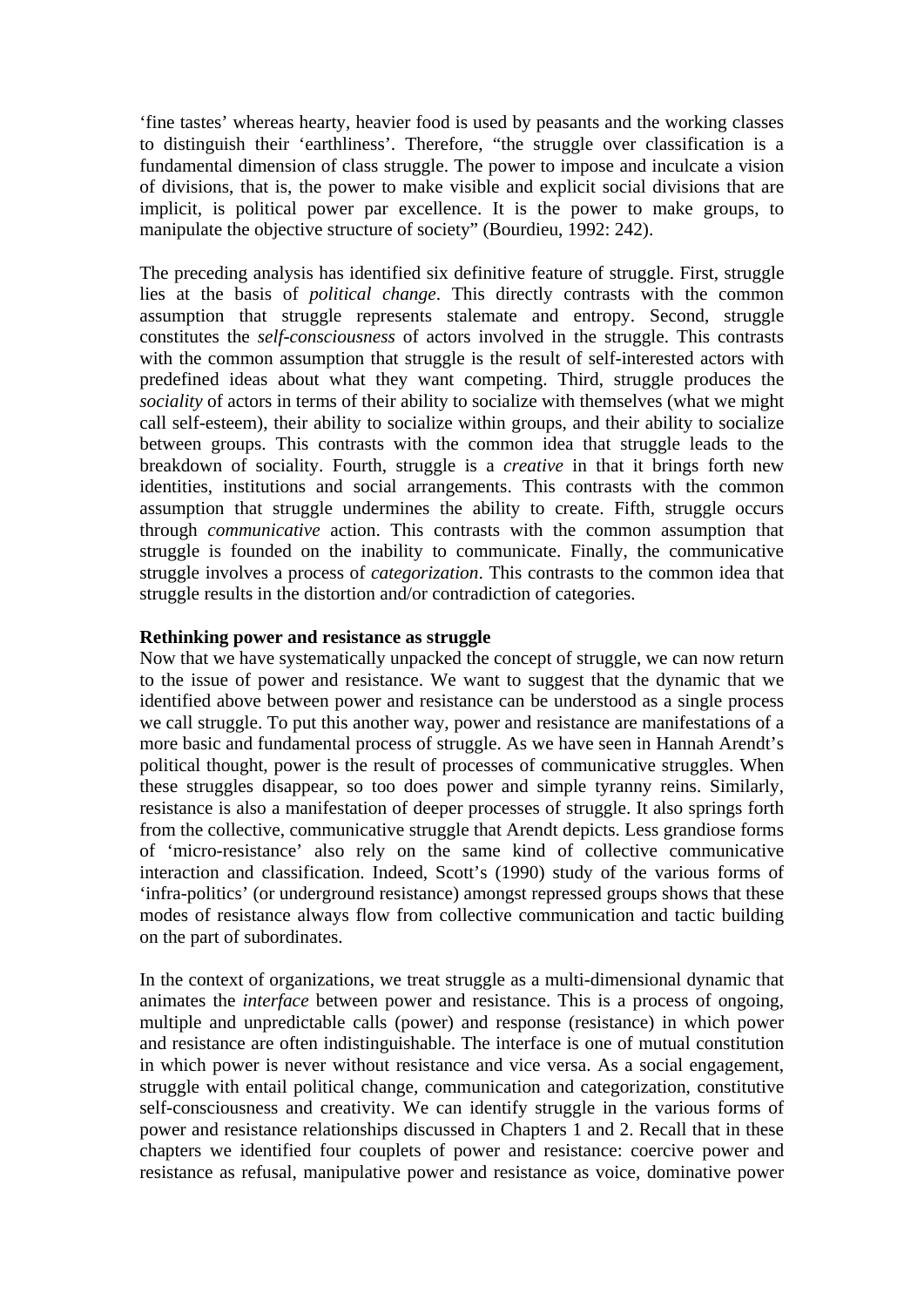and resistance as escape, subjectivity power and resistance as creation. Instead of seeing each couplet of power and resistance as opposing forces, they can be approached as fundamentally interconnected forms of struggle. Let us work through each of these couplets and identify the type of struggle animating each.

#### *Coercion and refusal*

The couplet of coercion and refusal is underpinned by a fundamental struggle around *action*. The focus of this struggle is the 'doing' of the imperative that A communicates to B. This would correspond with Dahl's (1958) focus on observable actions and decisions regarding 'what is to be done'. An analysis of this kind of struggle would analyze the interplay of force and blockage evoked when one is directed to do something that they would otherwise not have done. A simple example of this kind of struggle in the workplace is the struggle over carrying out a particular task in a certain manner (see Chapter 8). The activity might be either not undertaken, or done is a different manner to that which was desired by A. Each intervention communicates a political statement and creates a certain creative tension that constitutes identities and social rituals.

#### *Manipulation and voice*

The couplet concerning manipulation and voice is underpinned by the more fundamental struggle around *inactivity*. This is because the focus of this struggle is on what is not to be done, and may involve the imposition of voice as an intervention that disrupts the systematic silencing of issues. This would correspond with Bachrach and Baratz (1962) focus on issues that are rendered non-decisions. An analysis of the struggle around inactivity (as it is played out through manipulation and voice) would involve highlighting how certain actions are made impossible – such an impossibility my be reconstituted as an option if voicing politics is successful (see Chapter 7). A simple example of this mode of struggle is the various attempts to ensure employees do not deviate from a standard related to Total Quality Management protocols and the ways employees may speak up about such manipulation in union-management meetings.

#### *Domination and escape*

Domination and escape is underpinned by a more fundamental struggle around *interests*. The focus of this struggle is the goals of action. This corresponds with Lukes (1975) focus on the manipulation of interests. An analysis of struggle around interests would identify the ways in which groups try and change the goals we aim to achieve when we act (or do not act). In the struggle over interests parties are constituted as political subjects, just as the self-consciousness of management and workers are created when conflict arises over change initiatives. A simple example of this struggle in the contemporary workplace concerns the promotion of goals like 'being loyal to the company and customer' through culture management and the escape attempts employees use to avoid subjective identification (see Chapter 4).

#### *Subjectification and creation*

The couplet of subjectification and creation is underlined by a more fundamental struggle around *identity*. The focus of this struggle would be around who controls the means of identity construction in the confines of the workplace (and beyond as well shall see in Chapter 6). This corresponds to Foucault's (1978) investigation of the construction of subjectivity and the types of identity-politics that correspond with this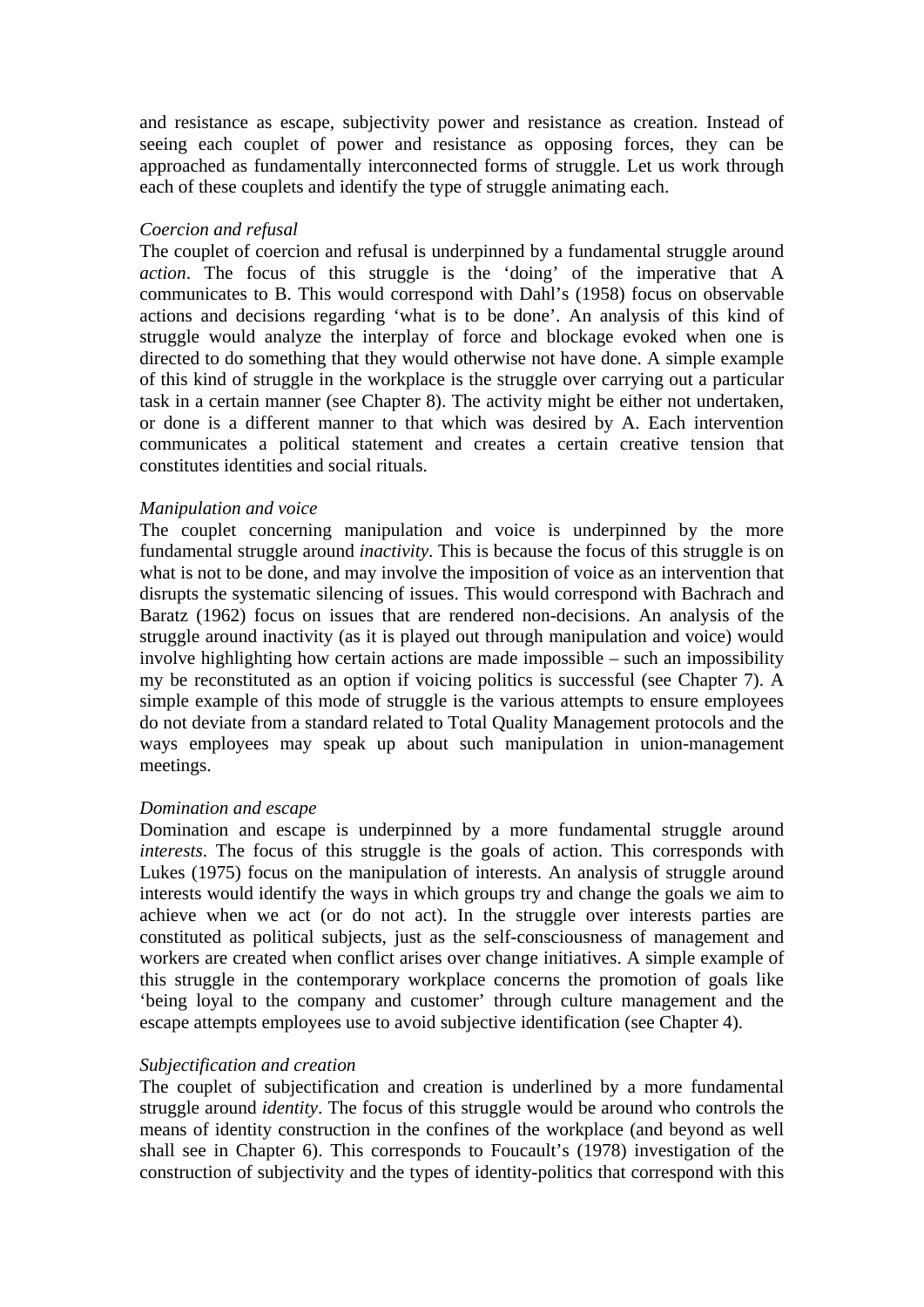form of power. An analysis of struggle around identity would examine how managerial discourses of enterprise and empowerment attempt to constitute our selfhood in order to make us more amenable to the post-industrial organization (see Chapter 5). Such a study would identify the contested nature of identity management, and how the process of struggle allows alternative counter-selves to emerge.

Each of these modes are flexible conceptual constructions that are not meant to be mutually exclusive. We feel they describe a more complex set of relationships that animate the dynamic between 'power and resistance'. Research of modes of struggle may find various mixtures and connections between these modes, or a situation where one predominates dominant form of struggle. For instance, so-called knowledge work may be heavily characterized by struggles around identity (Sveningsson and Alvesson, 2003). In contrast, certain types of repetitive manufacturing work may be more characterized by the struggle around action and non-action (Braverman, 1973), or perhaps even interests (Burawoy, 1979). We will describe in the forthcoming chapters how these (and other struggles) may be 'stacked' on top of each other in contradictory and unpredictable ways. There may be cases where one mode of struggle will take centre stage, while other potential struggles remain a latent influence. Moreover, a struggle around one dimension such as economic interests may influence other dimensions of politics in unpredictable and sometimes self-defeating ways. In Chapter 5 we will show how struggles around sexual identity and economic interests can confound each. The 'progressive' politics of workers striving to address economic inequality deployed a rather 'regressive' identity politics of homophobia. There may be attempts to form strategic links between struggles - this is evident in situations where one group has an advantageous position because they are able to connect a number of struggles together in a mutually supporting fashion. For instance, the labour movement at the height of its powers was able to link together struggles around what is done (such as the allocation of jobs in a factory), what is not done (shifting the boundaries of what was thinkable in the work-relationship), interests (by aligning workers interests with the union), and identities (by constructing a common workers identity). Parties may also attempt to shift the ground of struggle to gain strategic advantage. For instance, the development manager may find that her struggle to get employees to identify with the company is failing, so shift the basis of struggle away from identity towards interests and goals. The point in each example is that struggle is not only multifaceted, but this multifaceted nature provides certain advantages and disadvantages that are resources in the struggle.

# **Dynamics of Struggle**

The most significant aspects of struggle is the fact that it is an ongoing, live, tense and overwhelmingly dynamics process. This means that it is by no means sufficient to identify what struggle is, what modes of struggle exist, and how these modes of struggle relate to one-another. To have a proper understanding of struggle it is vital to consider how struggle is actually taken forward, and what the dynamics of engaging in struggle are. Clearly any empirical analysis of struggle will reveal a whole panoply of different tactics that are actually used in dynamics of struggle. This tactics would involve attempts, within a given strategically configured relation of struggle, to gain a temporary advantage (De Certeau, 1984). For instance in the struggle over action, a group may use a whole range of tactics such judiciously following the rules of the workplace to temporarily block or at least slow down the process through which an action will occur. We should note that these tactics are not only used by dominated or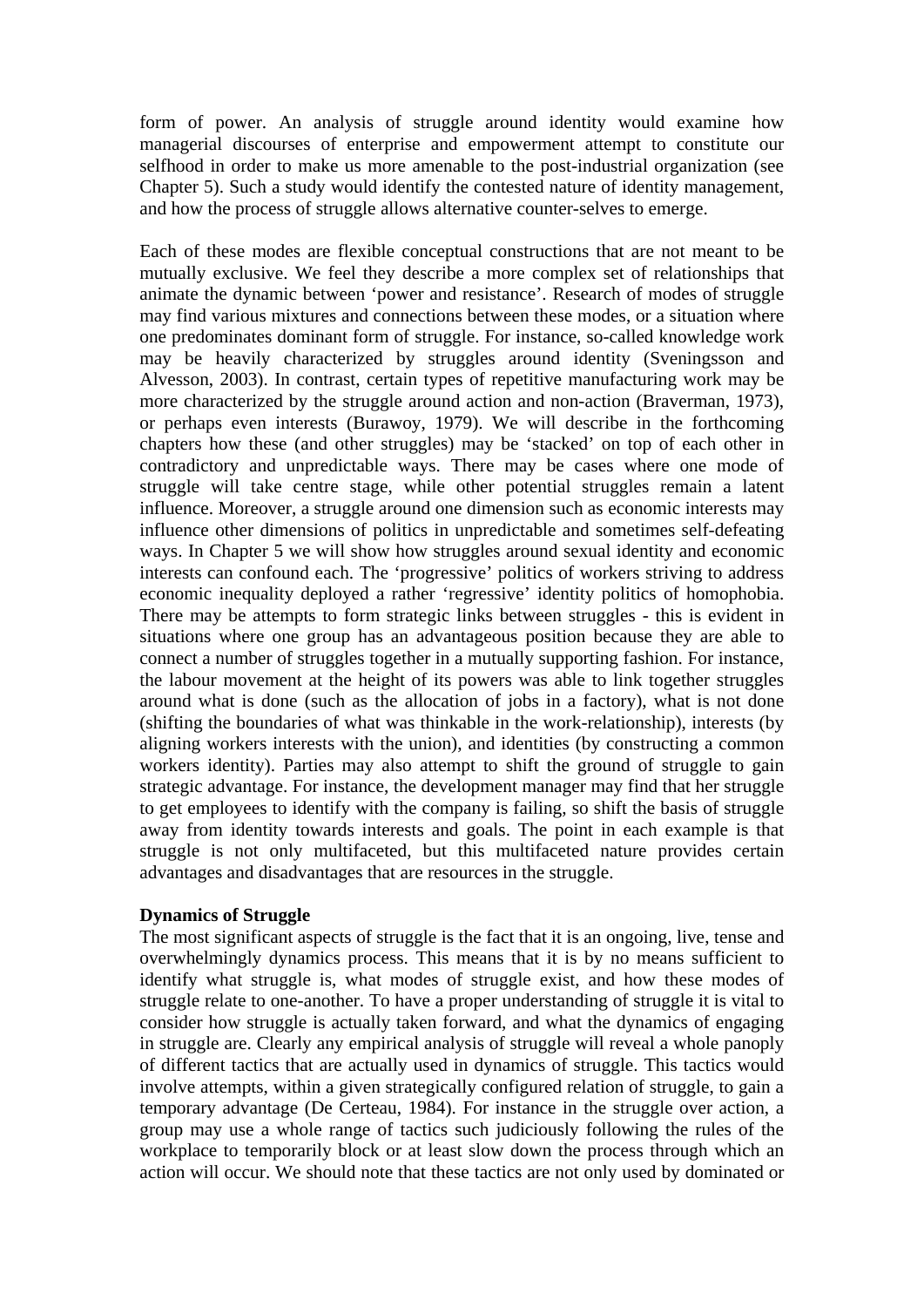less powerful groups. Rather, tactics are the stuff of all political struggles and they are used by all groups. Indeed, those who are particularly good at engaging in political struggle are also particularly good tacticians. We will not venture a list of different tactics here. All we will say is that there are whole panoply of tactics that remain to be identified and discovered through careful empirical study.

While the tactical aspect of struggle is vital, what is perhaps even more important for our purposes is the kind of cycle of interaction evident during a struggle. Because any struggle is a two way process that involves a dynamic of give and take, a particular cycles of struggle arise. These cycles occur through a process of mutual reinforcement whereby an initial action on the part of one actor will provoke a certain response of the part of another, which will then be responded to in a particular way and so on. This is particularly clear in the case of labour disputes where the action (say, management changing working conditions) is responded to by the union (through a threatened strike) which is responded to by management (through the hardening of their position) which then provokes a reaction from the union (calling its members out on strike). Through this endless cycle of reciprocal 'tit-for-tat' intractable conflicts arise whereby groups are locked in a conflict that they simply cannot move forward in. What this points to is how struggle involves a certain dynamic of interaction between the different parties. In what follows we would like to identify some possible dynamics of struggle.

Perhaps the most obvious dynamic of struggle is the destructive one. This involves a situation where the actor involved in a struggle seeks to destroy their opponent through absolute victory. The struggle becomes a kind of zero sum process whereby my gain is the other's loss. This is what Karl Jaspers calls the struggle by force. It is 'coercive, limiting, oppressive, and conversely space-making: in this struggle I may succumb and lose my existence' (Jaspers, 1932: 206). For Jasper's there are two possible reactions when we are locking in this kind of struggle. The first is simply disgust and absolute rejection of the struggle and all the various gains it brings us. This involves 'non-resistance' and giving up on struggle. This would means we would be swayed by the smallest and most base demands that others make on us. The result according to Jaspers is self-destruction. This is because we give up on the struggle which actually calls us into being in both an existential sense and a more basic material sense. The second option that Jaspers identifies in the destructive struggle is an utter will to power. This involves the enthusiastic grasping hold of this struggle for power and engaging in a ceaseless fight for the eventual victory over all. This absolute struggle 'would end with a lone destroyer of conquorer of all the rest. He (sic) would not know what to do with his limitless conquests: he has a task only while he has something to crush. The tendency to rule or ruin everything, to remove all limitations on one's own power, consistently ends in despair at having no one to fight anymore' (Jaspers, 1932: 209). The result of a destructive struggle is therefore either utter victory of utter annihilation. While such a cycle of struggle is most vividly portrayed in the case of war, it occurs frequently within organizations. For instance, particularly bitter battles between unions and management are sometimes based on attempt by one group to utterly annihilate the other (such as in de-unionization drives). Similarly, a struggle between two senior managers for the position of chief executive officer may frequently lead to utter destruction of one candidate. Perhaps the most extreme example of this battle can be found in Gibson Burrell's (1996) argument that organizations function on the principle of utter destruction and always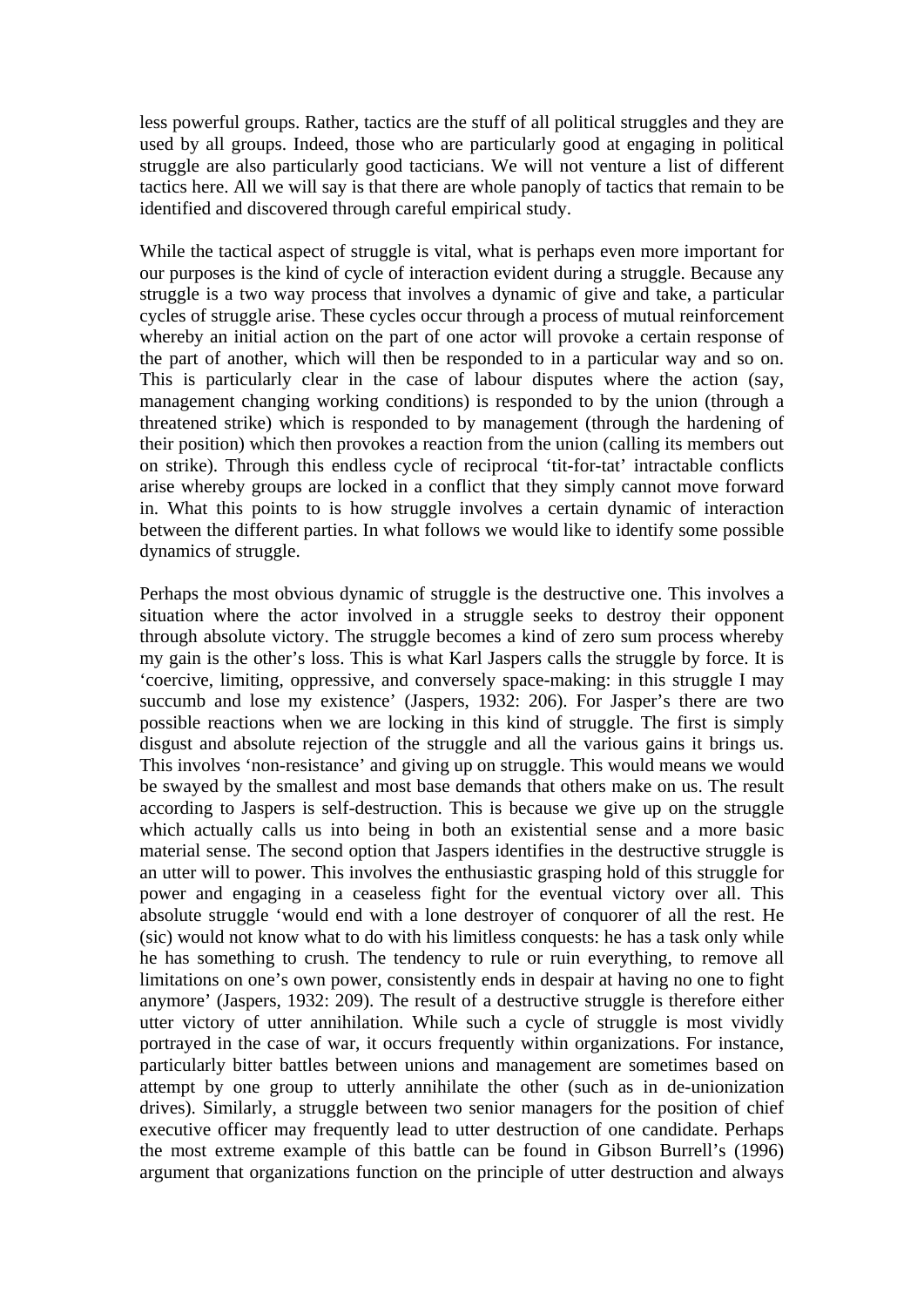terminate in death. While this is clearly an over-statement, it does remind us that organizations are indeed founded upon struggle and this struggle, in some cases at least, involves a dynamic of destruction and at times physical death.

The second cycle of struggle that is possible to identify is the dynamics of resentment. In contrast to destructive struggles, those involved in the struggle do not either give up on the possibility of resistance or aim to utterly annihilate their foe. Rather, they seek to show their unhappiness at begin dominated, to express their dissasifaction, to drag their feet. In short they seek to show their resentment. Nowhere is this better illustrated than in Scott's (1990) study of forms of underground resistance amongst peasant groups. The forms of resistance which Scott documents in this study rarely pose a wide-scale challenge to the system of domination. Rather, they are merely attempts to make the conditions of domination more tolerable and attempt to give the oppressed a sense of control and perhaps to open up small spaces of freedom. However, this ultimately locks these self-same resistors into a kind of sick dependence upon the dominant group in involved in struggle. By only going so far, these groups are only able to express their resentment towards a system of domination. When locked in this cycle of resentment, they are patently unable to fundamentally change the kinds of struggle they are involved in. This means that they become locked into what Nietzsche calls 'slave mentality' – that is the assumption, wish and even desire to have someone to dominate us. Through being dominated, they are afforded the illicit joys and pleasure of being resentful, being able to 'bitch and moan' about the state of affairs, while at the same time not seeking to change these. Indeed why should they, for by giving up their resentment, they would give up on their (albeit limited) sense of dignity and agency given to them by the fact they can 'see through the lies' (Sloterdijk, 1984). By giving up their resentment, they would give up their own sense of being, their own identity as 'one of the oppressed'. This would open a dangerous and uncertain world where we would have to take responsibility for our struggle and recognise our implication within struggle. It would open up a world where we would be thrown back to either having to make the active decision to be absolutely passive and accept any form of domination, or adopting the attitude of being absolutely against – whereby we would seek to ceaselessly fight and destroy our enemies.

Is passivity, destruction, of resentment the only options? Are these the only way which we might engage in struggle? According to Jaspers they are not. He identifies another form of struggle which he calls 'the loving struggle'. For Jaspers (1932: 206) 'a loving struggle is non-violent, jeopardizing without a will to win, solely with a will to manifestation'. At the centre of the loving struggle is the recognition of the right to exist of our partner in struggle. The loving struggle would involve the attempt to affirm, extend and glorify each actors existence through the mutual and consistent process of calling our partner in struggle into question. It is through this process of questioning and being called into question we come to know ourselves and know our partner in struggle. Through this mutual calling into question we extend each other and the struggle more generally. In this struggle 'there is no victory or defeat for one side; both win or lose jointly . . . the fight is possible only as one simultaneously struggle against both the other and myself' (Jaspers, 1932: 213). Indeed, this process of loving struggle involves struggle *with* someone rather than struggling *against* them. The example Jaspers intuitively relies on is long-term intellectual friendship or perhaps even a 'good marriage' where each partner consistent calls the other into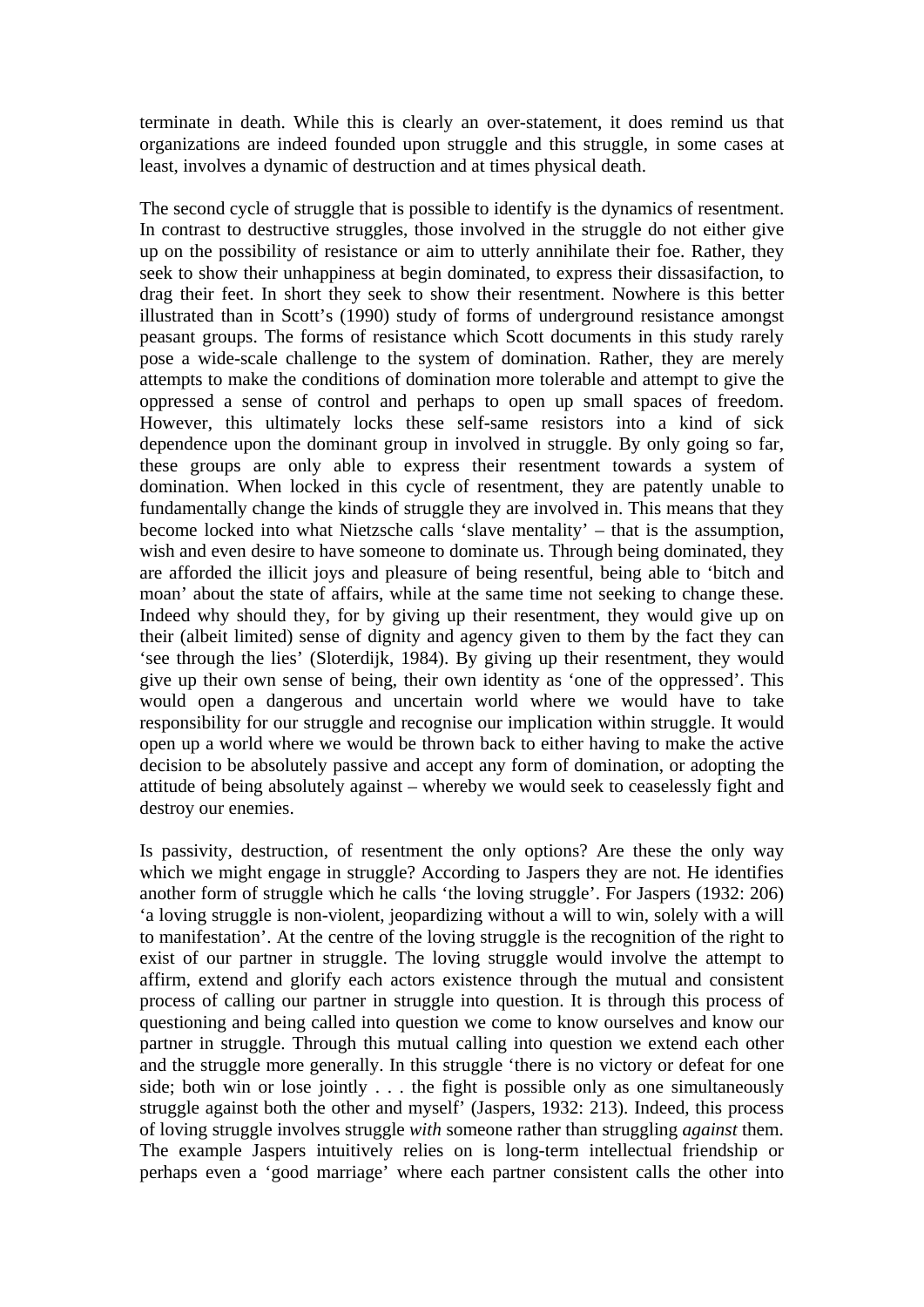question in an affirmative and expansive fashion, in a way that is not destructive or resentful. Examples of this affirmative struggle are replete in organizations as well. For instance, a research and development team may struggle with each other and their materials during the development process. During this struggle their own ideas about each other and themselves would consistently be called into question. Similarly, a union and management may struggle with each other to develop just and productive employment relations at work. The point in each of these examples is that each of these relationships is not based on absolute agreement. Rather they are based on negotiation and struggle. The point is however that the nature of this struggle is not resignation, destruction or resentment. Rather it involves a process of mutual affirmation where creation can occur.

What is so striking about Jasper's formulation is that he reminds us that struggle is not something which we can escape from, or something which there is more or less of. Rather, struggle is at the very heart of being human. If this is so, it becomes a question of taking responsibility for one's struggles. The only questions we should ask about struggle is 'where to find a power position and to profit by it, where to give and to suffer, where to fight and dare?' (Jaspers, 1932: 212). For us it becomes a question of recognising what kinds of struggle that one is locked in. In the struggles of organizing it involves the process of recognising the mode of struggle one is engaged with (is it acts, nonaction, interests, of identities) and kind of cycle of struggle one is involves with (is it destructive, resentful or affirmative). True action would then involve not only engaging within these struggles, but actively attempting to make an effort to take responsibility for and decide about what struggle to engage with (the mode of struggle) and how this struggle takes place (the cycle of struggle). Taking responsibility for struggle and deciding about the struggles we are involved is not only an important analytical step for researchers to make, it is also an important ethical and political step for us all to make in our own struggles.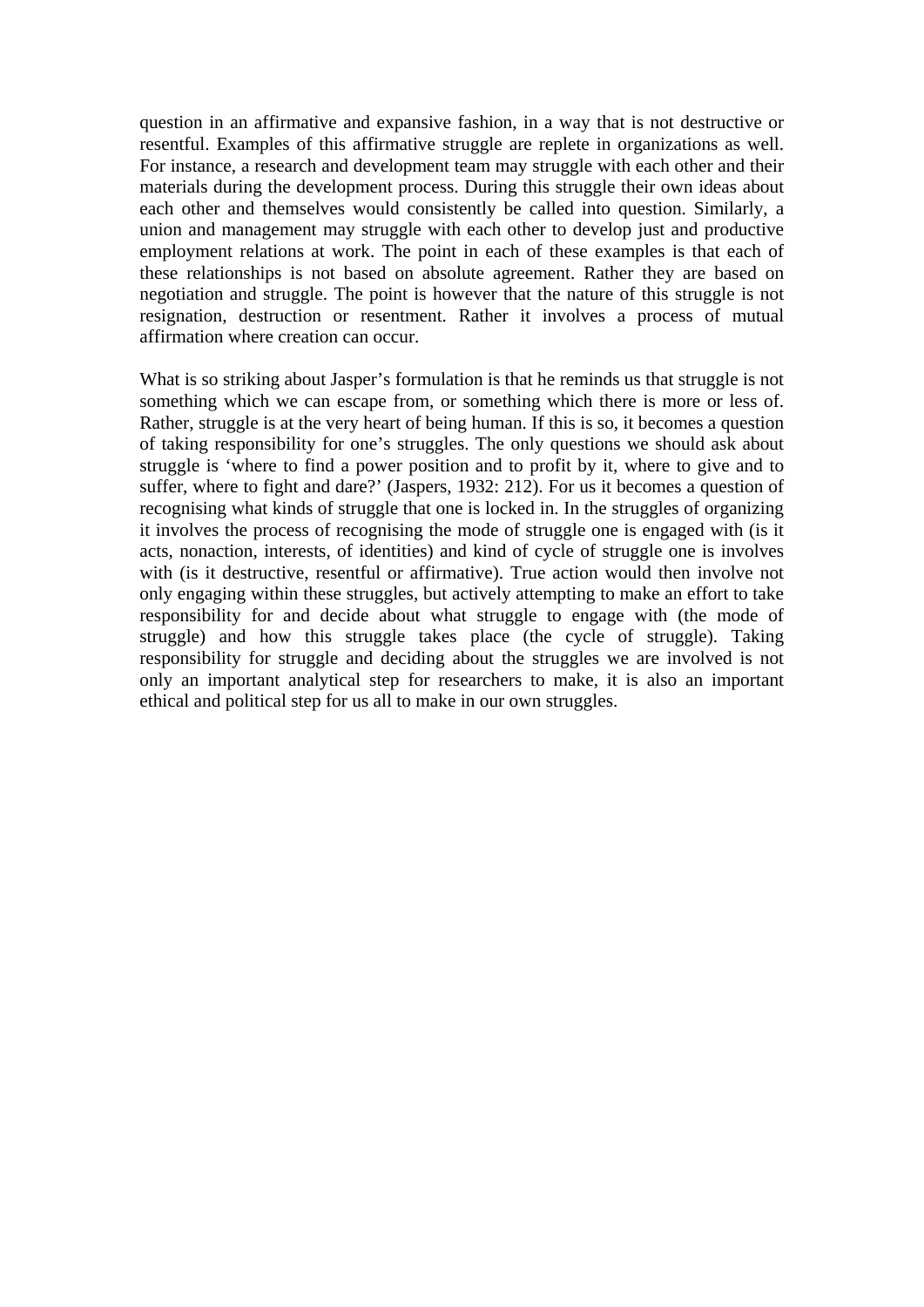### **References**

- Arendt, Hannah (1958) *The Human Condition*. Chicago: Chicago University Press.
- Arendt, Hannah (1970) *On Violence*. New York: Harcourt Brace.
- Bachrach, Peter, and Morton Baratz (1962). 'Two Faces of Power.' *American Political Science Review*, 56: 947-52.
- Balibar, Etienne (?)
- Barbalet, J. M. (1985) 'Power and Resistance', *British Journal of Sociology,* 36(4): 531-548.
- Burrell, Gibson (1996)
- Bourdieu, Pierre (1984) *Distinctions: A Social Critique of the Judgement of Tastes.* Cambridge, Ma: Harvard University Press.
- Bourdieu, Pierre (1989) 'Social Space and Symbolic Power', *Sociological Theory*, 7(1):
- Braverman, Harry (1974) *Labour and Monopoly Capital*. New York: Monthly Review.
- Burawoy, Michael (1979). *Manufacturing Consent: Changes in the Labour Process Under Monopoly Capitalism.* Chicago: University of Chicago Press.
- Clegg, Stewart (1989) *Frameworks of Power*. London: Sage
- Collinson, D. (1992). *Managing the Shopfloor: Subjectivity, Masculinity and Workplace Culture.* Berlin: de Gruyter.
- de Certeau, Michel (1984). *The Practice of Everyday Life*. Berkeley: University of California Press.
- Dhal, Robert (1957). 'The Concept of Power.' *Behavioural Science*, 2: 201-5.

Fligstein, Neil (1996)

- Foucault, Michel (1978) *The History of Sexuality, Vol 1*. London: Penguin
- Goodman, Nelson (1978) *Ways of Worldmaking.* Indianapolis: Hackett.
- Hegel, G. W. F. (1807) *The Phenomenology of Mind*. Oxford: Oxford University Press.
- Hensmans, Manuel (2003) 'Social Movement Organizations: A metaphor for strategic actors in institutional fields', *Organization Studies*, 24(3): 355-381.
- Hindess, Barry (1982) 'Power, Interests and the Outcomes of Struggles', *Sociology*, 16(4): 498-511
- Hobbes, Thomas (1651) *Leviathan*. London: Penguin
- Jaspers, Karl (1932/1970) *Philosophy*, vol 2. Chicago: University of Chicago Press.
- Kondo, Doreen (1990) *Crafting Selves: Power, Gender and Discourse of Identity in a Japanese Workplace.* Chicago: University of Chicago Press.

Lukes, Steven (1974/2005) *Power: A Radical View*, 2<sup>nd</sup> ed. London: Palgrave.

Machievelli, Nicolo (1513) *The Prince*. London: Penguin